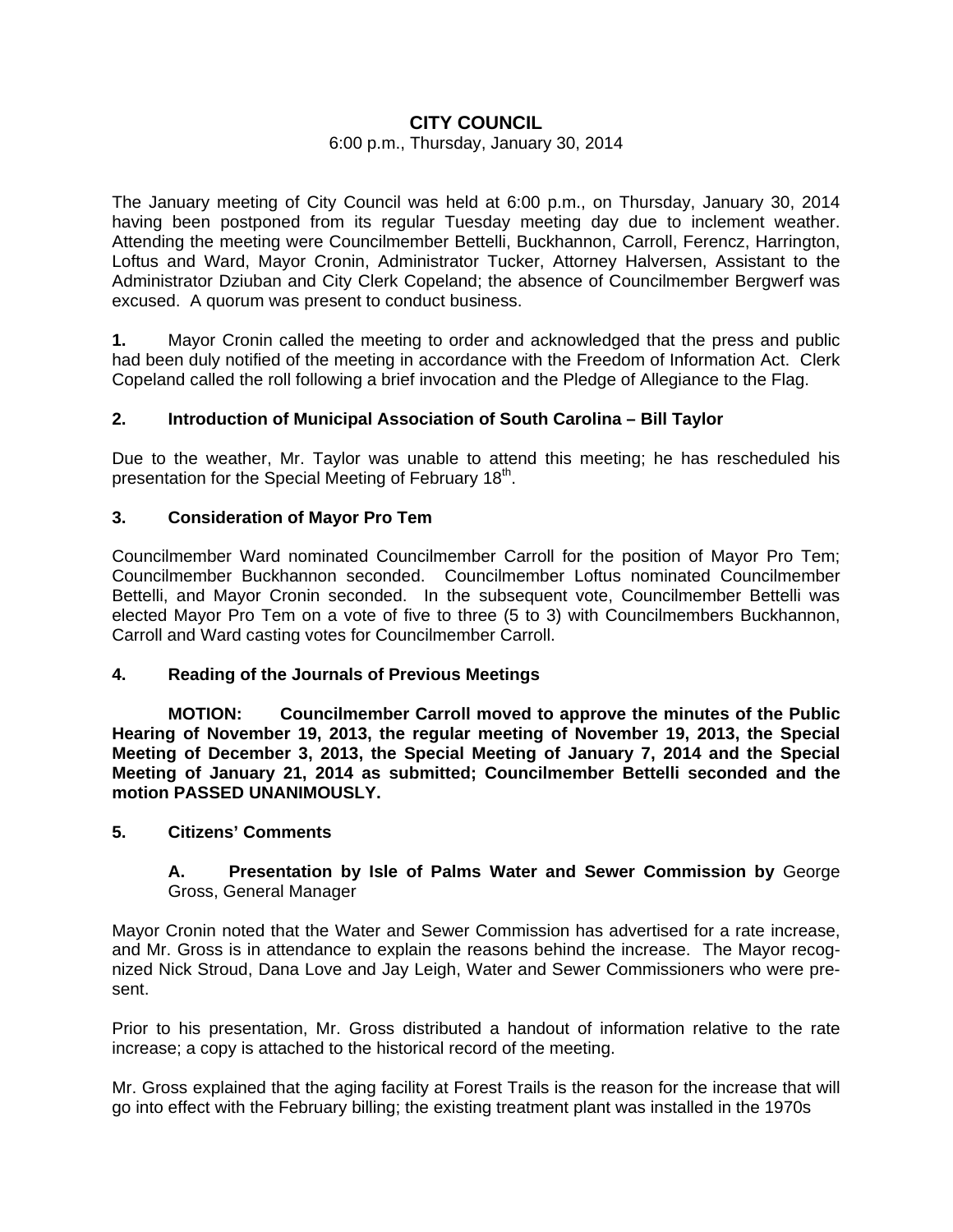City Council January 30, 2014 Page 2 of 12

and requires approximately one hundred thousand dollars (\$100,000) a year to maintain the steel basins. The rate increase is required to pay for all costs associated with operating a safe, reliable and economical wastewater system. Other factors influencing this rate increase are the cumulative effect of inflation over the past six (6) years, escalating environmental requirements on both the state and federal level, increasing labor costs, increasing power and chemical costs and the higher costs associated with funding the Commission's capital program. Graphs included in the handout illustrated historically declining revenues over the past seven (7) years; according to Mr. Gross, revenues for the Water and Sewer Commission are down six percent (6%) from 2007.

Mayor Cronin confirmed that the rate increase being enacted was only for the sewer billing and not water billing and will be approximately ten percent (10%). Mr. Gross reiterated the facts that water billings and impact fees are not increasing.

On the subject of declining revenues, Mr. Gross remarked that the Commission has lost several commercial accounts that were high volume users, such as the laundromat and the Chinese restaurant. Despite the losses, the Commission continues its efforts to improve the revenue stream, for instance, the stuck or broken meter replacement program; this program has helped the residential side, but not the commercial side.

Mayor Cronin asked how much of the Commission's volume was commercial, and Mr. Gross responded that it was approximately fifteen percent (15%).

When asked how much revenue the February 2014 increase would generate, Mr. Gross did not have the exact figures, but said that this increase would put the Commission half-way to its goal and that another increase of approximately ten percent (10%) is planned for 2015, for a total increase of twenty percent (20%).

Mayor Cronin asked how IOP's new rates compared with those of neighboring municipalities; Mr. Gross stated that IOP rates are higher than some and lower and some – both Mount Pleasant's and Sullivan's Island's rates continue to increase. Mr. Gross stated that the Isle of Palms Water and Sewer Commission has the highest ratio of accounts to employees than any other utility in the area, i.e. each employee represents three hundred eighty-three (383) accounts.

The Mayor voiced concern with the timing of the rate increase because short-term rental rates were established before the rate increase was announced and, therefore, could not be included in the rent calculation. The Mayor asked whether the increase was uniform across all classes, and Mr. Gross responded that the increase "was non-discriminatory."

Administrator Tucker indicated that, should this public airing of the rate increase generate questions from the public, the Commission should have some visuals comparing of IOP rates and surrounding communities.

With the diminishing revenues, Mayor Cronin asked whether there was a leak in the system, and Mr. Gross responded that there are leaks, but the water loss number is around ten percent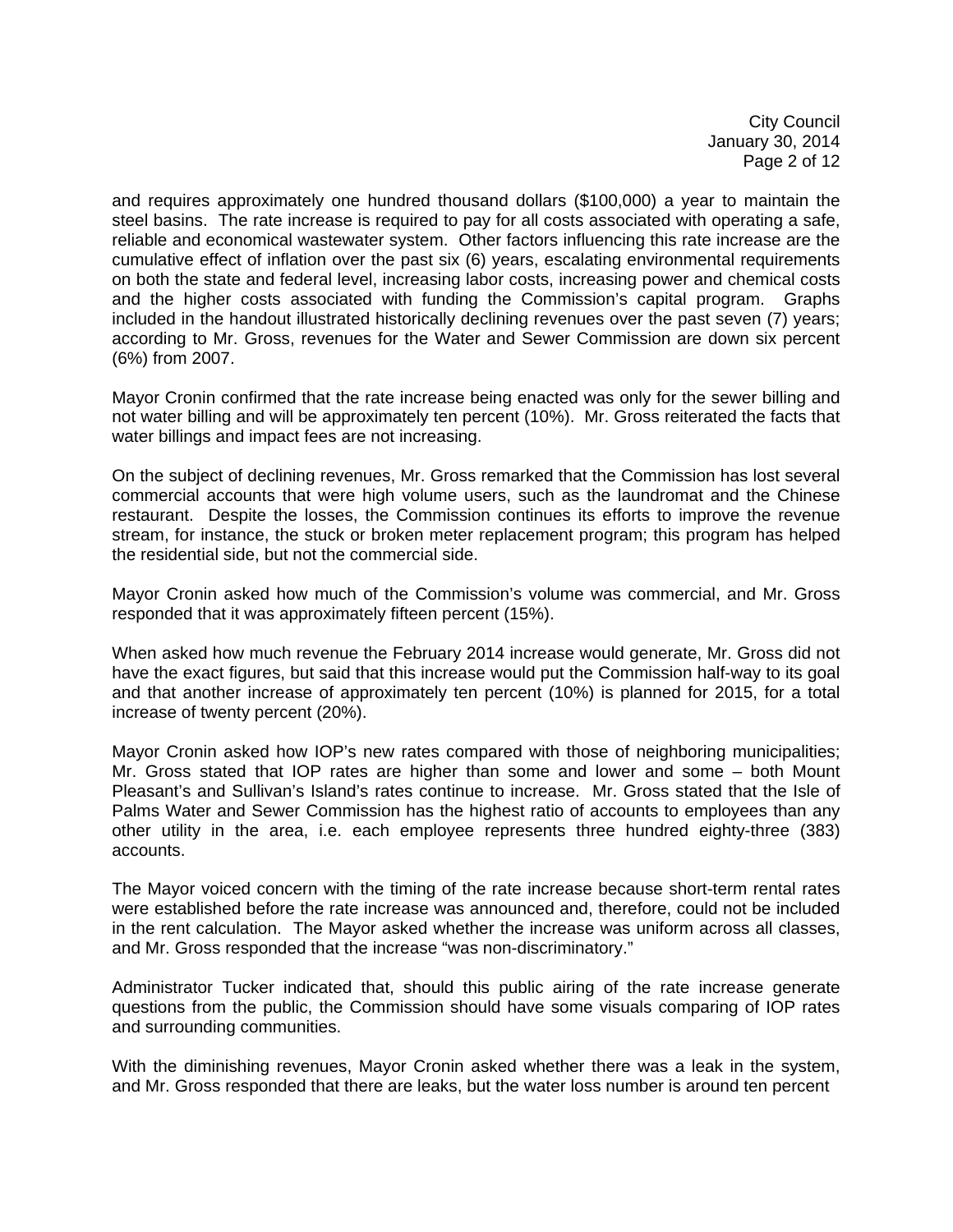(10%) which is well below the national average. Mr. Gross also noted that there are no leaks in the sewer system.

## **B.** Update on Beach Restoration – Steven Traynum, CSE

Mr. Traynum was also unable to attend the meeting due to poor weather conditions, but he did submit a memorandum which will be entered into the historical record of the meeting. In the memo, Mr. Traynum reported that there has been little change since the report at the November 2013 meeting.

With no additional comments from the public, Mayor Cronin took the opportunity to thank the City staff who has worked "so diligently in the last few days to keep [the residents] safe," i.e. from the power company, to Charleston County and the Department of Transportation (DOT). Attention was slow getting to the Connector, but that was intentional; because it is such a long bridge and difficult to keep dry, DOT wanted to be sure it had sufficient material to provide for the Ben Sawyer and the Breach Inlet bridges. The Connector opened around 5:00 p.m. Wednesday afternoon. The Mayor noted that many employees who do not live on the island stayed on the island in case their services were needed and he offered the City's sincerest appreciation.

## **6. Reports From Standing Committees**

## **A. Ways and Means Committee**

Having been elected Chair of the Ways and Means Committee, Mayor Cronin reported that Councilmember Ward had been elected Vice Chair.

With a target of fifty percent (50%), Treasurer Suggs reported that General Fund expenditures are running at forty-three percent (43%) of budget City-wide and that General Fund revenues are running at thirty-five percent (35%) of budget. The Treasurer voiced encouragement in the fact that both business licenses and building permits are higher than FY13.

For tourism funds, the Treasurer noted that the second quarter of State Accommodations Taxes and the semi-annual payment of the Charleston County Accommodations Tax Pass-through have not been received. Through six (6) months of the fiscal year, Municipal Accommodations Tax collections are running nine percent (9%) higher of the same period in FY13, and Hospitality Taxes are running eight percent (8%) ahead of FY13.

In the month of December, there was little activity in the City's major projects, i.e. beach restoration, Phase 2 drainage, beach management parking and wayfinding signs.

Administrator Tucker informed the Committee that property tax bills for watercraft and motors housed on the Isle of Palms, but whose owners received their mail at a post office box, were being charged taxes at the rate imposed by the City of Charleston and that said taxes were being paid to the City of Charleston and not the Isle of Palms. The problem appears to have occurred when Charleston County changed computers in 2013.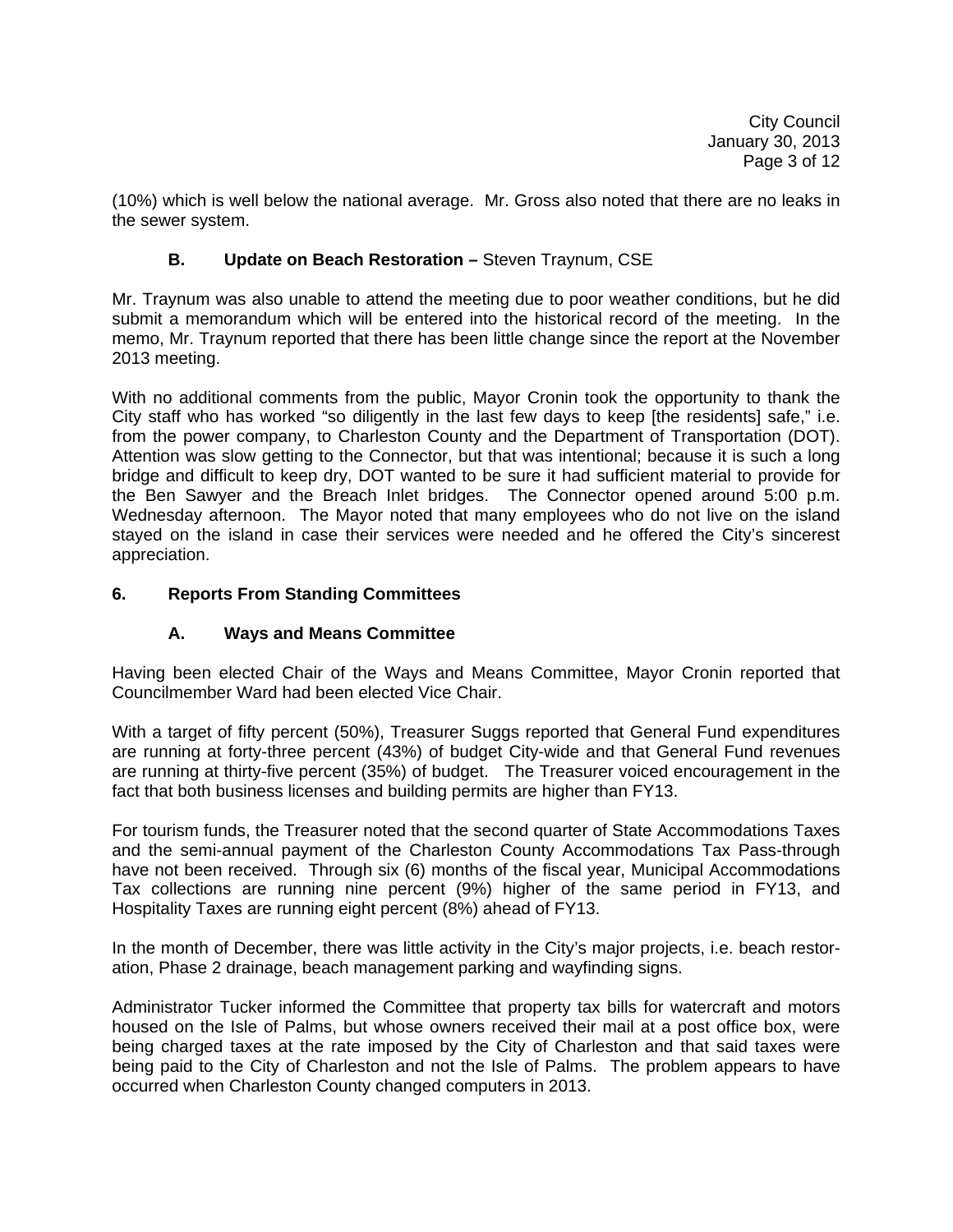City Council January 30, 2014 Page 4 of 12

 **MOTION: Mayor Cronin moved to award up to \$2,500 for integration of new marina fuel dispensers with the point of sale system; Councilmember Loftus seconded and the motion PASSED UNANIMOUSLY.** 

### **MOTION: Mayor Cronin moved to award a sole source contact to Lawmen's Police Safety Supply for the budgeted purchase of 17 X26P tasers with accessories in the amount of \$15,950.28; Councilmember Bettelli seconded.**

The Committee was reminded that this is a sole source award because Lawmen's is the only vendor in the area.

Councilmember Ward asked whether this purchase had come before a Committee or Council for discussion in the past. The Administrator recalled that the vendor had made a presentation to the Public Safety Committee some time ago, but tasers have never come forward for purchase. At that time, Chief Buckhannon did not support moving forward with the use of tasers; she did recount that there have been injuries with patrol officers upon encounters with offenders. It has been proven among other local governments that tasers reduce the incidents of officer injuries. Responding to Councilmember Ward, the Administrator stated that the purchase of tasers was not a request in prior years. This year, the purchase was discussed in the Public Safety Committee and was approved in the budget process.

Councilmember Ward asked that Chief Buckhannon voice his opinion on the purchase and use of tasers by IOP patrol officers. The Chief stated that the presentation that had been made to the Public Safety Committee was not by a vendor, but by the City's insurance carrier from the Municipal Association. He was recommending the use because of the decrease in the number of injuries they were seeing in the insurance pool of police officers. The Chief expressed his opinion that the time had come for the IOP Police Department to go to tasers; he stated that officers are receiving greater resistance from people in arrests. He indicated that there have been instances where officers have to put their hands on people to make arrests other than to put handcuffs on them.

Councilmember Carroll asked whether the use of tasers was recommended by CALEA; the Chief responded that they may not recommend the use, but they would not be opposed to it since it is tool commonly in place by law enforcement. CALEA would be concerned that the City's policies are sound and in compliance with nationally accepted standards. The City's insurance carrier fully supports the use of tasers because their studies show that officers throughout the state in the insurance pool have experienced fewer and less severe injuries with the use of tasers.

Councilmember Loftus asked whether the department would follow the same investigative process in the discharge of a taser as with the discharge of a firearm, and the Chief responded that the taser discharge would fall under the use of force category for automatic investigation.

## **VOTE: The motion PASSED UNANIMOUSLY.**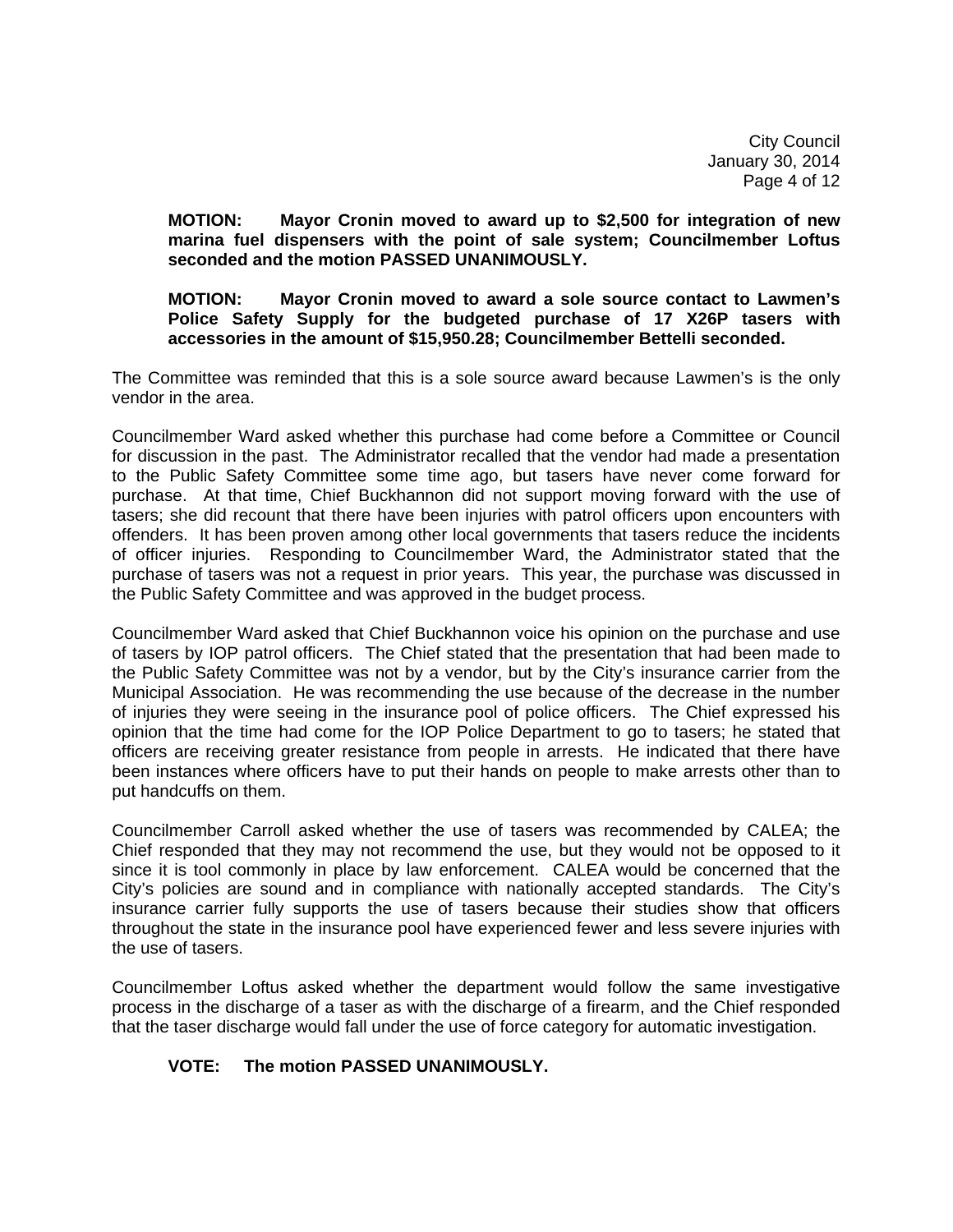City Council January 30, 2014 Page 5 of 12

 **MOTION: Mayor Cronin moved to award a contract to Byrd's Taylormade Fence in the amount of \$36,400 for the Clarkin Field fencing at the Recreation Center; Councilmember Carroll seconded and the motion PASSED UNANIMOUSLY.** 

### **MOTION: Mayor Cronin moved to award a sponsorship to Spoleto in the amount of \$7,500; Councilmember Loftus seconded.**

The Mayor noted that this award was not approved at the Ways and Means Committee; a decision was deferred to this meeting to allow Committee members to read the minutes of the ATAX meeting and in hopes that a member of the ATAX Committee could be present to answer questions from Council about why they had opted for a sponsorship.

Councilmember Buckhannon stated that he has repeatedly asked for substantiation that the City's sponsorship of a Spoleto event does put "heads in beds" on the Isle of Palms; he indicated that he had never received the requested information. He continued that the Spoleto Festival takes place at a time of year when the island is already full of tourists.

Mayor Cronin stated that he found it interesting that the ATAX Committee members representing the lodging industry were those who voted in favor of this action.

Councilmember Carroll stated that he really liked the advertisement that ATAX ran in the program book for 2013 promoting the island in the off-season and suggested that the City continue the advertisement.

Councilmember Ferencz, the past Chair of the ATAX Committee, stated that the advertisement was a good faith gesture in support of the arts despite the fact that Spoleto staffers could not provide substantiation for their claim that the event puts "heads in beds" on the island.

**VOTE: The motion FAILED due to a lack of support from the Committee.** 

 **MOTION: Councilmember Carroll moved to place an advertisement promoting the island in the off-season in the Spoleto program book in an amount not to exceed \$3,500 from State ATAX funds; Councilmember Bettelli seconded and the motion PASSED UNANIMOUSLY.** 

 **MOTION: Mayor Cronin moved to award \$2,500 for sponsorship of the Dunlop Junior Tennis Championship; Councilmember Ward seconded and the motion PASSED UNANIMOUSLY.** 

The next meeting of the Ways and Means Committee will be hold at 5:45 p.m. on Tuesday, March 18, 2014 in Council Chambers.

## **B. Public Safety Committee**

At the meeting of January 13<sup>th</sup>, Councilmember Bettelli was elected Chair and Councilmember Bergwerf was elected Vice Chair. The Committee got an update on beach access parking and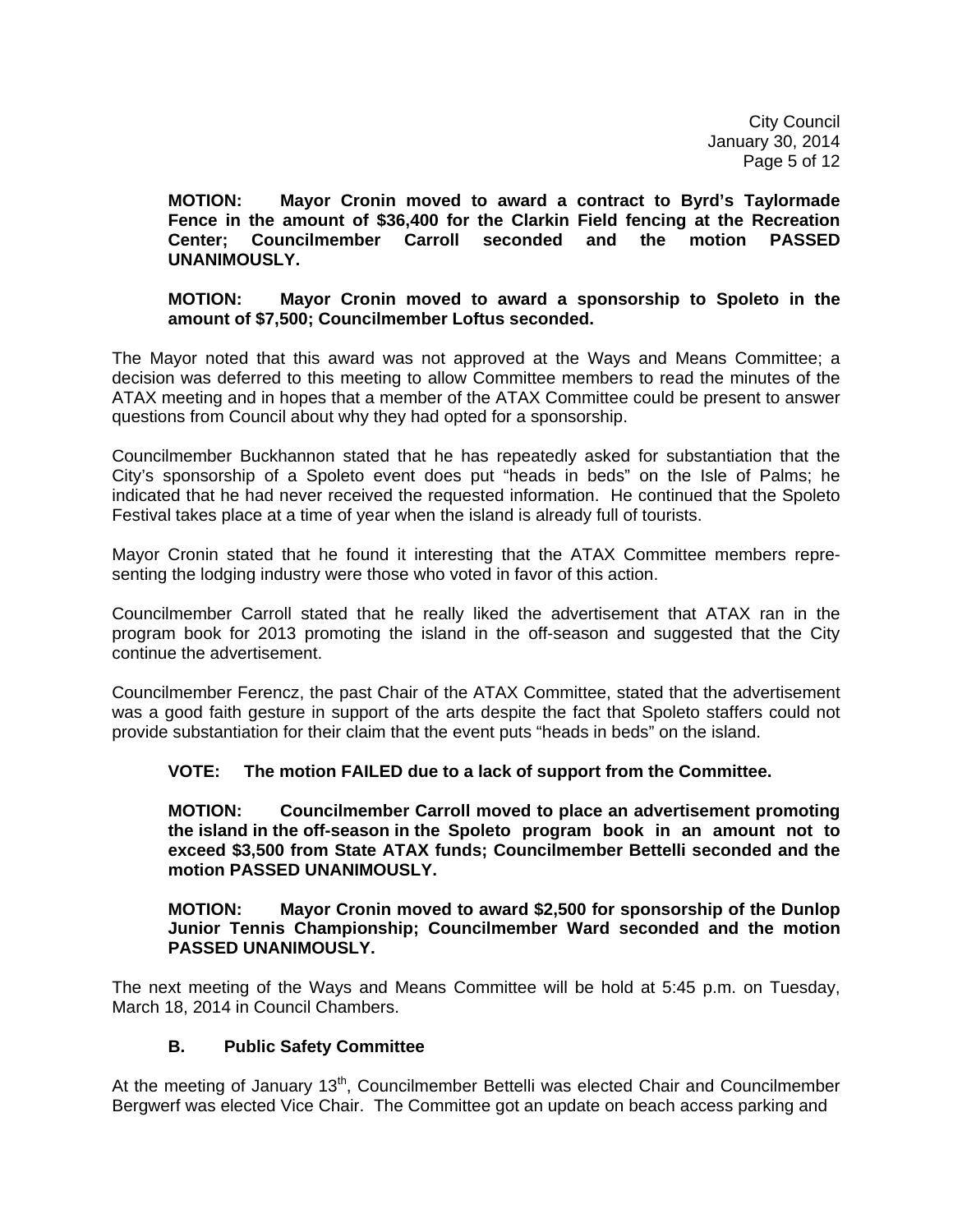City Council January 30, 2014 Page 6 of 12

wayfinding signs from Stantec. From a parking permit feasibility study, Stantec will base its estimate on the allowable number of parking permits/passes on the capacity of the streets and what can be managed in peak season. Another facet of their work is to determine the available right-of-way on each road on the island and then what streets have enough right-of-way to implement the four foot (4 ft.) offset and still safely allow parking. Field work to identify obstructions in the rights-of-way has been done, but the data has not yet been overlaid with GIS mapping. From three (3) source documents, Stantec is trying to identify each road on the island as being private, owned by the City or owned by DOT. Stantec has also been working with Recreation Department staff on electronic message boards and reported that the application for the encroachment permit has been submitted to SC DOT. The subject of additional staffing at Fire Station 2 was discussed since the City is entering the initial stages of the budget process. Administrator Tucker voiced concern that, if the hiring process must begin after the new fiscal year begins, any additional firefighters would not be working until the peak season has ended. These additions would bring the City closer to meeting NFPA standards and would reduce wear and tear on the engine as well as lengthen the time between tire replacements. Like other committees, the Public Safety Committee discussed the FY15 budget process and approved the purchase of tasers for the Police Department. The City Administrator explained that there is an effort on the national level to have a consolidated dispatch system, referred to as FirstNet; South Carolina does have a representative participating in meetings who has confirmed that it is far in the future.

In departmental reports, Chief Graham reviewed that, in the month of November, personnel responded to forty-six (46) calls, of which twenty-five (25) were EMS calls. Beginning on January  $30<sup>th</sup>$ , calls from Consolidated Dispatch will be synthesized and sound more robotic; Chief Graham reports that the calls are actually clearer because they are spoken more slowly. In the month of December, personnel responded to forty-three (43) calls, and twenty-seven (27) were for EMS. The Fire Inspector performed eight (8) inspections in the month and found twenty-nine (29) violations. All personnel are participating in the City's Wellness Program.

In the Police Department, Chief Buckhannon reported that, from November 16 through the end of 2013, the island experienced sixteen (16) break-ins to vehicles; fifteen (15) vehicles were left unlocked. In the month of November, dispatchers handled four thousand seven hundred sixtyseven (4,767) calls; three thousand five hundred thirty (3,530) were for the IOP Police Department. November saw three hundred ninety-eight (398) traffic stops that yielded ninetythree (93) received citations.

In December, dispatchers answered four thousand seven hundred thirty (4,730) calls for a total of fifty-two thousand six hundred fifty-eight (52,658) for the year 2013. In the month, officers made three hundred thirty-two (332) traffic stops and wrote sixty-nine (69) tickets. In the year, officers wrote twenty-one (21) tickets for DUI and three hundred ninety-three (393) speeding tickets. Two (2) officers completed their training at the Criminal Justice Academy and are now in field training on the island; one (1) officer is going through training now at the Academy and should complete in mid-March. In December, officers received eight (8) calls for noise violations and wrote three (3) warnings, but no citations.

Administrator Tucker announced that the issuance of new hurricane stickers will be processed through the Police Department at the Public Safety Building.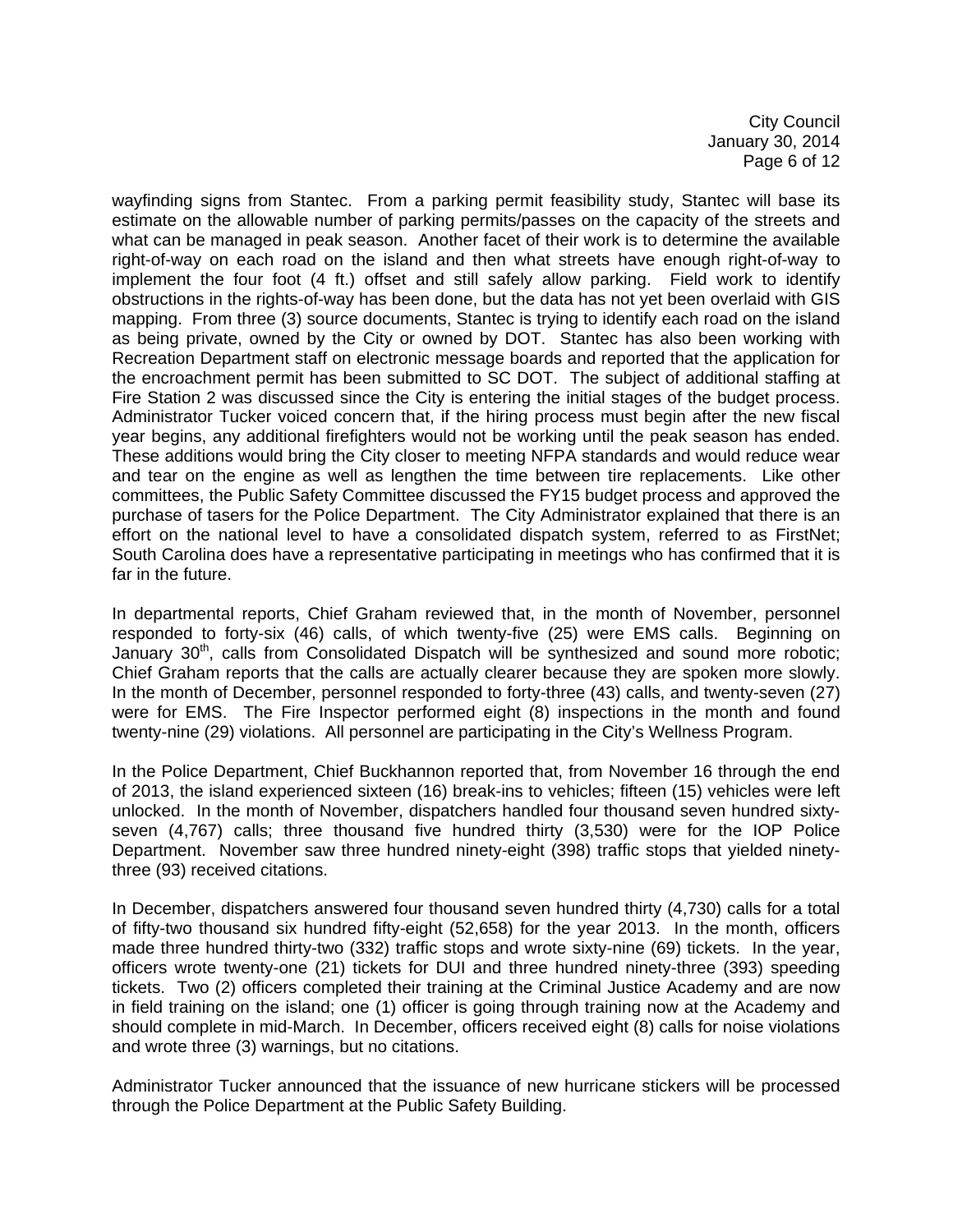City Council January 30, 2014 Page 7 of 12

### **Next Meeting Date: 9:00 a.m., Monday, February 10, 2014 in the Conference Room.**

Councilmember Loftus indicated that a full discussion of the electronic message boards should take place at the Ways and Means Committee meeting; he stated that he spoke with people over the holidays who did not think the City should spend money for electronic boards.

Councilmember Loftus also commented that he wanted Council to discuss all options open to the City, including quick response vehicles, before it hires additional personnel.

### **C. Public Works Committee**

At the meeting of January 14<sup>th</sup>, Councilmember Ward was elected Chair and Councilmember Ferencz was elected Vice Chair. In the trash/garbage collection reports, Director Pitts reported that for the month of November, household garbage was down slightly from the same period last year, but averaging November and December, there is only a difference of thirty-three tons (33 T). On the sinkhole on Seahorse Court, Administrator Tucker repeated that Charleston County has investigated the problem and a work order for the repairs has been issued. After extensive discussion, the Committee decided to take no action toward requiring contractors to remove yard debris they generate from the island; the subject will not be included on future agendas. This Committee also discussed a change to the budget process for FY15. Chair Ward stated that a resident had called him about keeping the lights on the palm trees on Front Beach year-round because it is quite dark there and people often remark that they would like to have more lighting for safety reasons and visibility. The Committee enthusiastically responded to the idea of having lights similar to the ones on Coleman Boulevard in Mount Pleasant; the Chair asked Administrator Tucker for an update. Administrator Tucker stated that she had visited Coleman Boulevard and the Front Beach area; the City does not have oak trees similar to those on Coleman, but the City is researching other possibilities to brighten up the area and make it more festive. The ATAX Committee will discuss this at its next meeting in March. In conclusion, Chair Ward read a letter from Carol Bourque voicing her thanks for a Public Works crew that went out of its way to assist her mother.

The next meeting will be at 5:30 p.m., Wednesday, February  $5<sup>th</sup>$  in Council Chambers.

## **D. Recreation Committee**

From the meeting of January 14<sup>th</sup>, Councilmember Carroll announced that he had been elected to serve as Chair and that Councilmember Buckhannon was elected Vice Chair. In reviewing the highlights of Director Page's report, Chair Carroll reported that the Department's programs offered for all age groups are always full. Adult athletics – 3-on-3 basketball, 6 vs 6 soccer, table tennis and co-ed volleyball – have ended, and youth sports has started with basketball. Running through a list of offerings at the Rec Center, Councilmember Carroll mentioned soccer, basketball, soccer, volleyball, tots lacrosse, knitting, jump start, kid's night out, line dancing, mah jongg, Spanish lessons, Middle School dances, tennis, Santa' workshop and the Holiday Street Festival. Doggie Day at the Rec is Saturday, February 1, and Cupid's Card Shoppe is planned for 4:00 p.m. on Thursday, February  $6<sup>th</sup>$ . Councilmember Carroll commented that the building and grounds are well maintained, and a smile is always waiting to greet you upon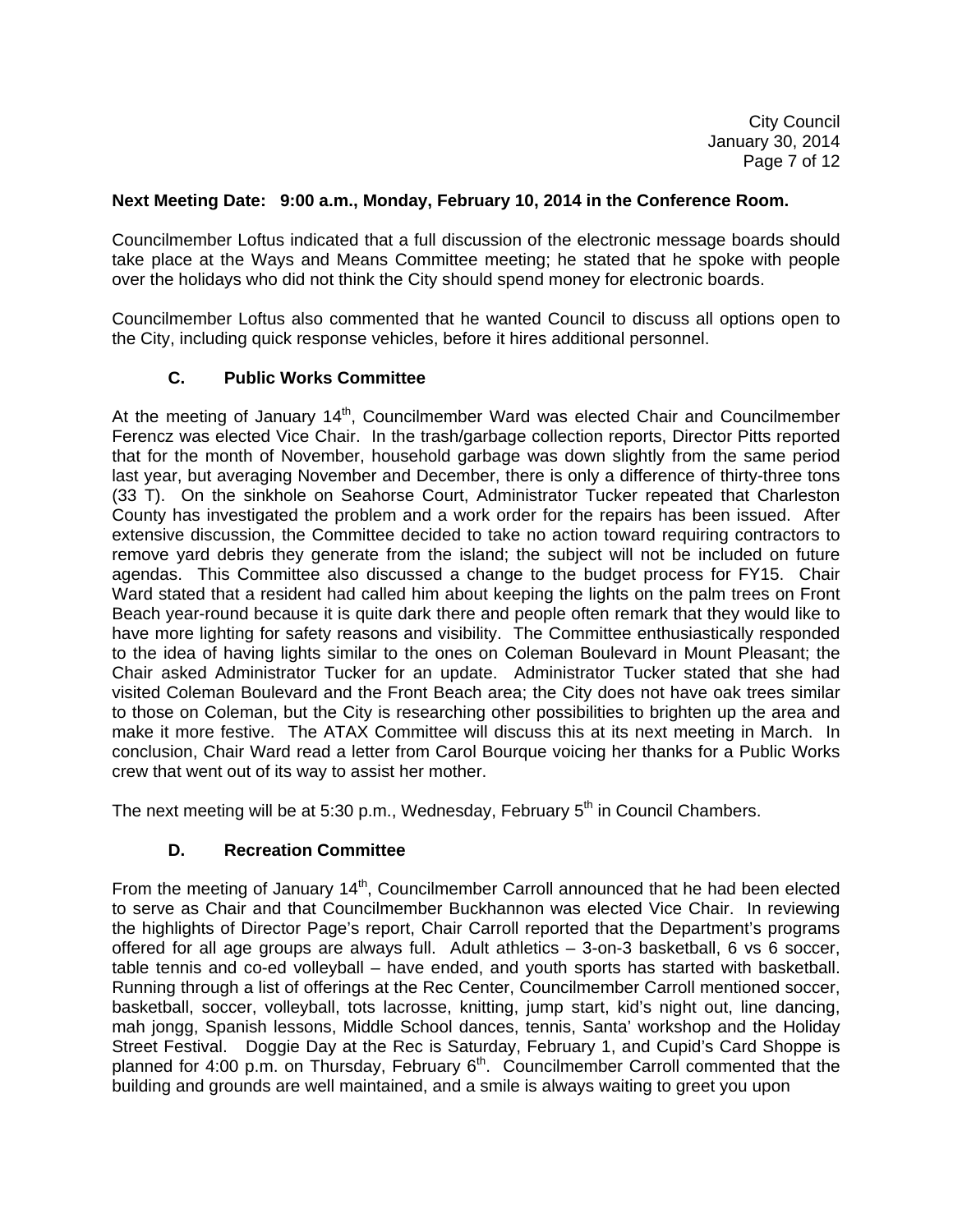arrival. The Committee unanimously approved the awarding of a contract for the Clarkin Field fencing and discussed the FY15 budget process.

The next Recreation Committee meeting will be at 4:45 p.m. on Monday, February 10<sup>th</sup> in the Conference Room of City Hall.

### **E. Personnel Committee**

At the Personnel Committee meeting of January  $9<sup>th</sup>$ , Councilmember Ferencz was elected Chair and Councilmember Bettelli was elected Vice Chair.

Chair Ferencz reported that the Committee discussed the proposed policy for employees bidding on surplus City property and agreed to remove the sentence stating that

"The employee has not used the item being sold in the course of his or her employment."

The revised policy was unanimously approved by the Committee

### **MOTION: Councilmember Loftus moved to approve the revised policy as presented; Mayor Cronin seconded and the motion PASSED UNANIMOUSLY.**

This policy will not be incorporated into the Employee Handbook and distributed to employees.

Chair Ferencz acknowledged that Pfc. Hunter Lawrimore had been nominated as Employee of the Month; in the recommendation, Captain Usry stated

 "Your quick thinking and actions greatly reduced the potential of further fire damage to the residence and ensured the personal safety of the homeowner."

Like other Committees of Council, the Personnel Committee discussed changing the FY15 budget process.

A brief discussion was held on the 2014 Performance Goals for the City Administrator, who plans to present them to the Committee for approval at the February meeting. In the course of that discussion, the Committee asked that staff provide information on the financial impact of hiring a mechanic for the City as opposed to taking equipment to a mechanic off-island.

The Personnel Committee will hold its next meeting at 10:00 a.m. on Monday, February 10<sup>th</sup> in the City Hall Conference Room.

December Safety Sweepstakes winners were Will McElheny from the Recreation Department, Kim Tapply from the Public Works Department, Diane Tarr from the Police Department and William Pesature from the Fire Department.

On behalf of Doug Thomas, the previous Personnel Committee Chair, Chair Ferencz read the following into the minutes relative to the City Administrator's 2013 performance evaluation: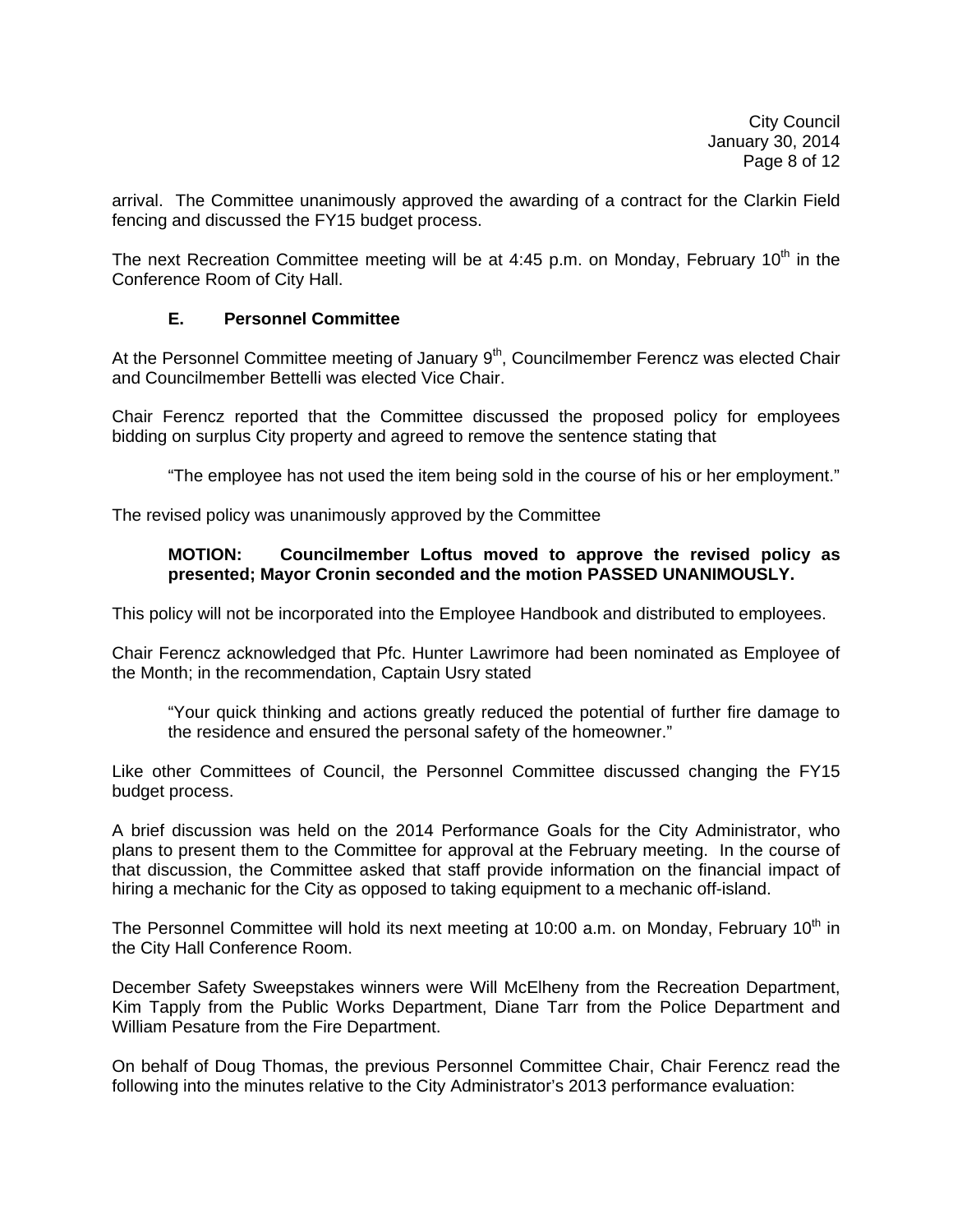City Council January 30, 2014 Page 9 of 12

 "I am pleased to report that all objective areas were either achieved or exceeded the requirements thus the final percentage of all objective areas is a perfect score of eighty five percent (85%). The subjective section evaluated by eight (8) Councilmembers resulted in a score of thirteen and one tenth percent (13.1%) out of a possible fifteen percent (15%). Congratulations, Linda, on a job very well done with a cumulative score of ninety-eight and one tenth percent (98.1%).

Councilmember Loftus asked how many employee openings the City has by department; Chair Ferencz stated that there is one (1) opening in the Fire Department and no others.

## **F. Real Property Committee**

From the meeting of January  $8<sup>th</sup>$ , Councilmember Loftus was elected Chair and Councilmember Buckhannon was elected Vice Chair. Marina Manager Brian Berrigan and John Tarkany, a consultant working with him, presented a conceptual drawing of an enhanced entry and redeveloped area forward to the Tidal Wave Watersports location in hopes that funds remaining for the rehabilitation of the Tidal Wave dock remain dedicated to the marina and not absorbed back into the City's funds. The repairs to the finger pier that was damaged have been completed, and the City has received a full reimbursement from the boater's insurance company. John Shaffer, the City's consultant on the Tidal Wave dock rehabilitation, updated the Committee; discussions are on-going with SCE&G relative to providing electricity to the dock. Administrator Tucker was asked to report on that meeting; she stated that a meeting had taken place at the site where discussions were held regarding power for the Tidal Wave dock as well as power at the balance of the marina site. SCE&G is working on a solution for Tidal Wave that will minimize the number of poles and will come forward with a plan to look at the removal of some of the existing poles as well. The Administrator cautioned Council that invoking the non-standard service clause with SCE&G requires matching funds, and it remains to be seen whether this is a project the City wants to accomplish. A resolution was found for the Tidal Wave dock that does not involve the line-of-sight for the adjoining neighbor. At the request of Councilmember Ward, the Committee agreed to inquire about purchasing the Sea Cabins pier to make it accessible to the public; the Administrator suggested that it made sense for the pier to be purchased by Charleston County Parks and Recreation as an extension of the County Park. The Committee asked the City Administrator to learn if the pier was available. Due to a serious silting problem in the Intracoastal Waterway between the Ben Sawyer Bridge and the Connector, the Isle of Palms and Sullivan's Island, the two (2) local governments part-nered on an appeal to the area's representatives in Washington and the Corps of Engineers for funding for dredging. Responding to the Chair's request for an update, Administrator Tucker reported that, on January 15<sup>th</sup>, the City received three (3) proposals for architectural design for the public restrooms; staff is currently evaluating the proposals to make a recommendation at the next meeting. On the subject of the new fuel dispensers at the marina, Councilmember Loftus announced that gasoline without ethanol is now available. All City tenants are current on monthly rents, and the one (1) tenant that owes on additional rent plans to be current by April.

The next Real Property Committee meeting will be at 5:30 p.m., Tuesday, February 4 in Council Chambers.

## **7. Reports from City Officers, Boards and Commissions**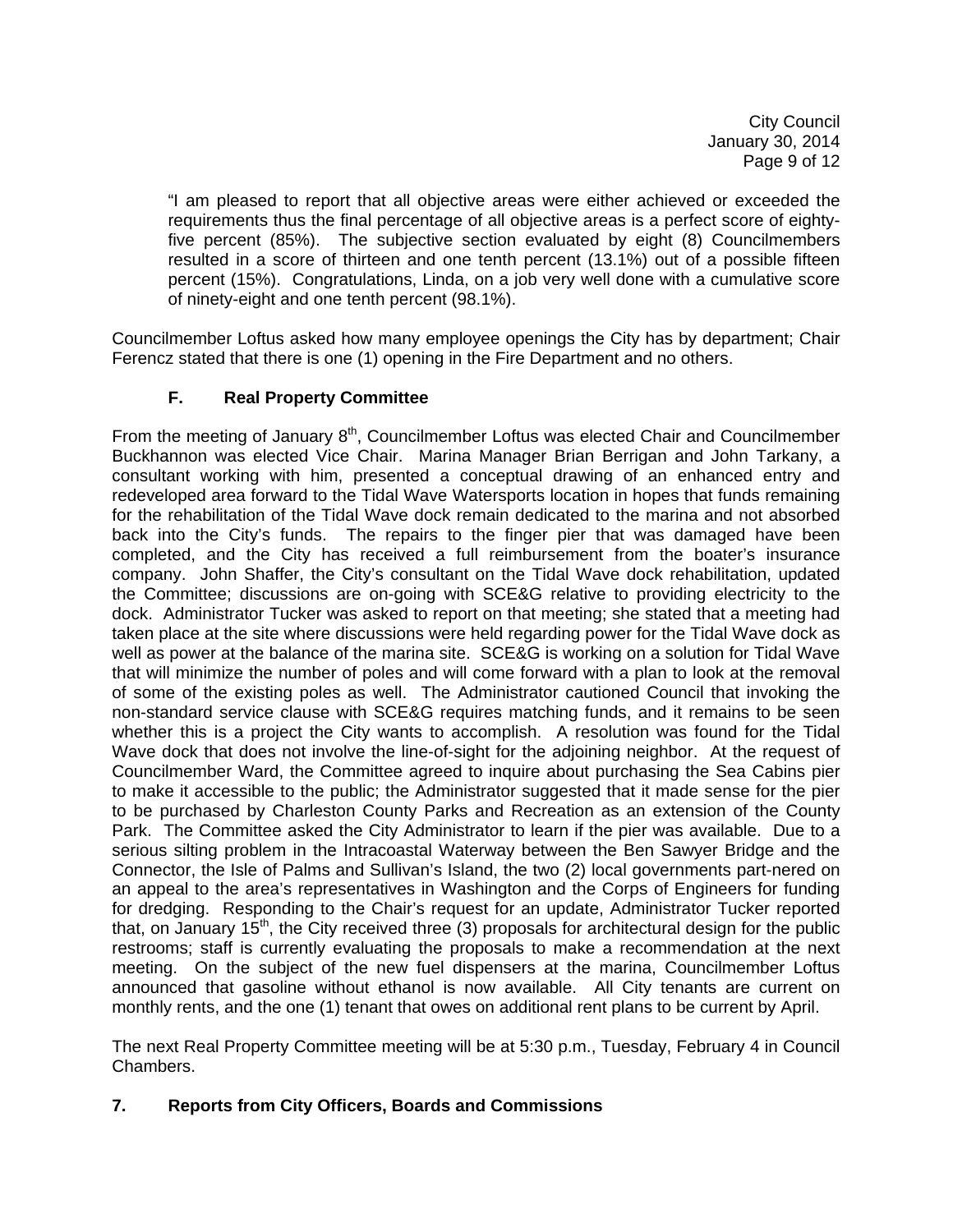City Council January 30, 2014 Page 10 of 12

- **A. Accommodations Tax Advisory Committee** minutes attached
- **B.** Board of Zoning Appeals minutes attached
- **C. Planning Commission** minutes attached
- **8. Reports from Special or Joint Committees** none

### **9. Petitons Received, Referred or Disposed of –** none

### **10. Bills Already in Possession of Council**

Second Reading of Ordinance 2013-12 – An Ordinance Authorizing the Conveyance by Quitclaim Deed of all Right, Title and Interest, if any, that the City of Isle of Palms may have in the Property Identified as One-half of the Dead-end Street Previously Known as Thirty-ninth Avenue to the Estate of Robert Allen Berry and Ellen Glass Berry.

## **MOTION: Mayor Cronin moved to approve for Second Reading and to waive the reading of Ordinance 2013-12; Councilmember Ward seconded and the motion PASSED UNANIMOUSLY.**

### **11. Introduction of New Bills, Resolutions and Proclamations**

First Reading, by title only, of Ordinance 2014-01 – An Ordinance Amending Title 8, Motor Vehicles and Traffic, Chapter 1, Traffic Regulations, Article C, Stopping, Standing and Parking of Vehicles, of the City of Isle of Palms Code of Ordinances to Provide Regulations Limiting the Parking of Commercial Vehicles in Residential and Commercial Districts and to Provide a Definition for Commercial Vehicle.

## **MOTION: Mayor Cronin moved to approve for First Reading, by title only, of Ordinance 2014-01; Councilmember Carroll seconded.**

The Mayor recommended that these two (2) ordinances be discussed in detail at the Public Safety Committee before Second Reading to ensure that the ordinances do not have unintended consequences since they are a new way to look at commercial vehicles and signage.

Councilmember Buckhannon stated that, as written, this ordinance would not allow him to drive home any of his work vehicles and to park them in his driveway. He also referred to a neighbor who has done work for the City who would be required to move a tractor from his property.

## **VOTE: The motion PASSED on a vote of 7 to 1 with Councilmember Buckhannon casting the dissenting vote.**

First Reading, by title only, of Ordinance 2014-02 – An Ordinance Amending Title 5, Planning and Development, Chapter 4, Zoning, Article 7, Signs, of the City of Isle of Palms Code of Ordinances to Delete References to Vehicle Signs and Prohibited Signs.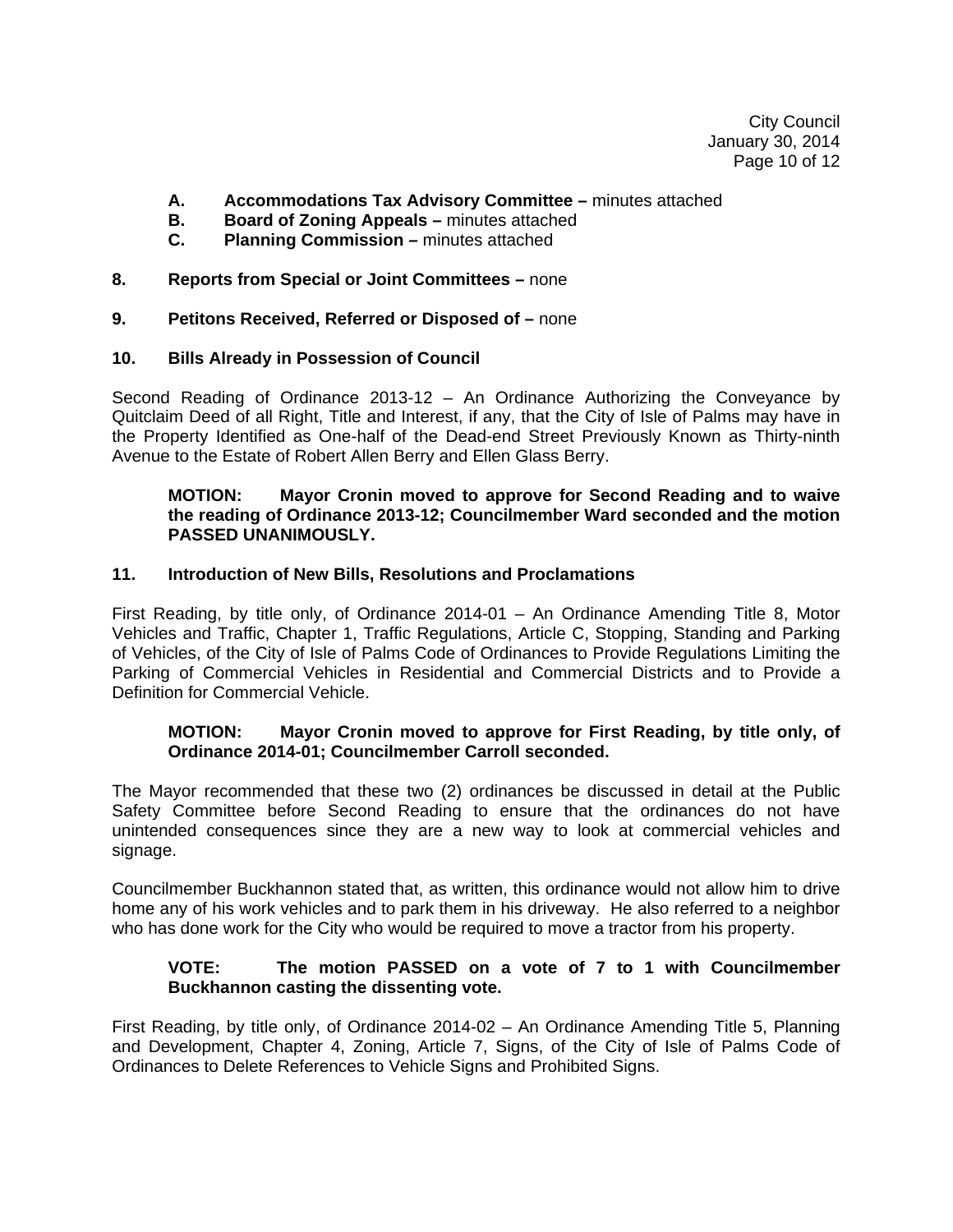City Council January 30, 2014 Page 11 of 12

### **MOTION: Mayor Cronin moved to approve for First Reading, by title only, of Ordinance 2014-02; Councilmember Ferencz seconded.**

Councilmember Ward asked from where this ordinance had been generated. Administrator Tucker explained that this was a holdover from an initiative that started in 2013 and is basically a re-vamp. The vehicle signs ordinance that came before Council was referred back to the Planning Commission, and the Commission decided to move this section out of Vehicle Signs and moving it to the section of the code for Stopping, Standing and Parking of Vehicles which is not in the zoning code. The second of these ordinances is the companion housekeeping change to take that identification out of the zoning code.

Attorney Halversen stated that the Planning Commission put a lot of time into the vehicle sign ordinance, and that, when it came back to her for legal review, it was entirely too complicated and burdensome. So much so, that her best legal advice was to start over from the beginning. The Planning Commission looked at how other municipalities and how they addressed the same issues and the decision was to take the subject out of signage part of the code and to put it under motor vehicle.

### **VOTE: The motion PASSED on a vote of 5 to 3; Councilmember Buckhannon, Carroll and Ward cast negative votes.**

### **12. Miscellaneous Business**

## **Meeting Schedule**

**MOTION: Mayor Cronin moved to re-schedule the March Council meeting to**  March 18<sup>th</sup> following the Ways and Means Committee; Councilmember Bettelli  **seconded and the motion PASSED UNANIMOUSLY.** 

Pursuant to Councilmember Carroll's suggestion, the Committee briefly discussed moving the Council meeting to 6:00 p.m. on a permanent basis.

#### **FY15 Budget Calendar**

Mayor Cronin pointed out that, based on the discussions at Committee meetings, this year the budget discussions will begin with the consideration of revenues.

#### **Update on Shopping Center**

Administrator Tucker related speaking with Leonard Way of Pastime Amusements relative to progress on the shopping center; he indicated that all construction activity should be completed in April and that Harris Teeter plans to be open by Easter, April  $20<sup>th</sup>$ , and, at the latest, mid-May. He also stated that all of the smaller spaces have been leased and most of the prospective tenants have signed lease agreements.

### **Next Meeting Date: Special Council Meeting, 5:00 p.m., Tuesday, February 18th 7:00 p.m., Tuesday, February 25th**